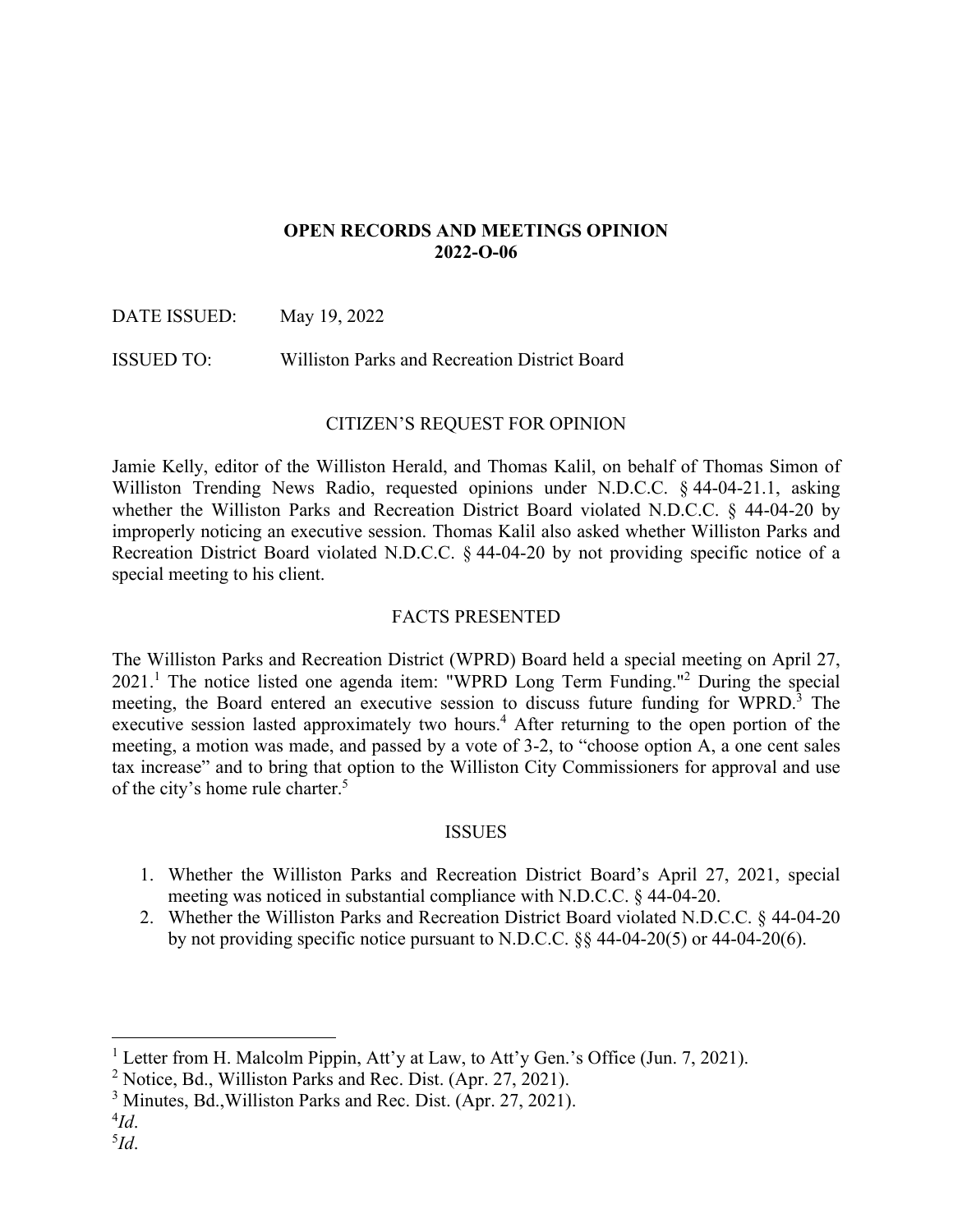### ANALYSIS

# ISSUE 1

Public notice must be given in advance of all meetings of a public entity, including any executive sessions.<sup>6</sup> The notice must include the date, time, and location of the meeting; topics to be considered; and the "general subject matter of any executive session expected to be held during the meeting."<sup>7</sup> Notice of an executive session is "a material item required by law" in a meeting notice; failing to include an executive session in a meeting notice violates N.D.C.C. § 44-04-20.<sup>8</sup>

The Board's April 27, 2021, special meeting notice included the date, time, and location of the meeting, and the following agenda: "1. WPRD Long Term Funding."<sup>9</sup>

North Dakota Century Code § 44-04-20(2) requires meeting notices contain information about "any executive session expected to be held during the meeting." This office has "consistently recognize[d] that executive sessions must be specifically listed in the agenda for a special meeting and failure to do so violates open meetings law."<sup>10</sup> The Board's special meeting notice, which included its agenda, failed to state the discussion was anticipated to be held in executive session; therefore, the WPRD failed to properly notice the April 27, 2021, special meeting.<sup>11</sup>

### ISSUE 2

Unless otherwise provided by law, public notice must be given in advance of all meetings of a public entity in substantial compliance with N.D.C.C.  $\zeta$  44-04-20.<sup>12</sup> "The governing body's presiding officer has the responsibility of assuring . . . that this notice is available to anyone requesting such information."13 For special meetings, notice must be given to the public entity's official newspaper and to any representatives of the news media asking to be notified of the special meeting.<sup>14</sup> Requests to receive personal notice of upcoming meetings are "effective for one year unless a different time period is specified."<sup>15</sup>

Thomas Simon, of Williston Trending Topics News Radio (WTTNR), states that he previously requested notice of WPRD's special meetings; however, he did not receive specific notice of the April 27, 2021, special meeting until he contacted the Board on May 3, 2021.<sup>16</sup> The WPRD

<sup>15</sup> N.D.C.C. § 44-04-20(5).

 $6$  N.D.C.C. § 44-04-20(1).

<sup>7</sup> N.D.C.C. § 44-04-20(2); *see also* N.D.A.G. 2018-O-28, N.D.A.G. 2004-O-19.

<sup>8</sup> N.D.A.G. 98-O-01; *see also* N.D.A.G. 2004-O-13.

<sup>&</sup>lt;sup>9</sup> Notice, Bd., Williston Parks and Rec. Dist. (Apr. 27, 2021).

<sup>10</sup> N.D.A.G. 2018-O-28 (citing N.D.A.G. 2004-O-13; N.D.A.G. 2002-O-11; N.D.A.G. 2001-O-15; N.D.A.G. 2000-O-03; N.D.A.G. 98-O-01).

 $11$  Neither requester asked if the executive session was properly entered or legally authorized; therefore, those issues are not addressed in this Opinion.

<sup>12</sup> N.D.C.C. §§ 44-04-19, 44-04-20.

 $13$  N.D.C.C. § 44-04-20(5).

 $^{14}$  N.D.C.C. § 44-04-20(6).

<sup>&</sup>lt;sup>16</sup> Letter from Thomas Kalil, Att'y at Law, to Att'y Gen.'s Office (May 19, 2021), Letter from H. Malcolm Pippin, Att'y at Law, to Att'y Gen.'s Office (Jun. 15, 2021).